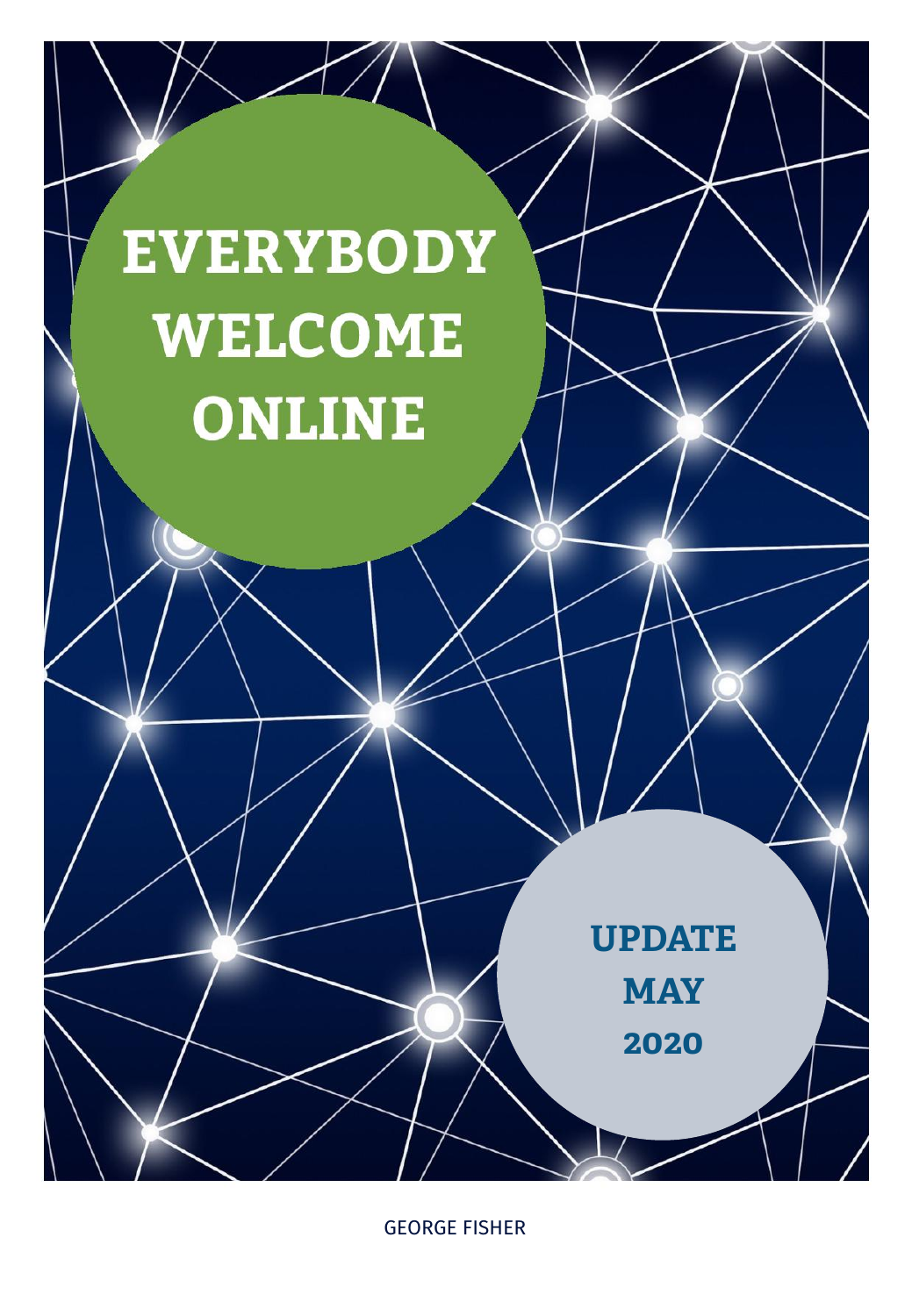# **INTRODUCTION**

In response to Everybody Welcome Online we have had a multitude of messages with grateful thanks.

Here is just one typical example of many:

'Your booklet was so helpful in evaluating what we've already done and opening up ideas and conversations with my team on what we could be doing and getting us started on praying and planning for the future.'

Church online is a rapidly growing and changing area and it is heartening to hear of how the churches are responding to the challenge of being online. We have also received queries, advice and offers to help with the surveys.

Bob Jackson, my co-author, is looking at what the future holds for church online and I, George Fisher, am here summarising the updates to our original document, some of which are also on the web page and Facebook page. I have listed below a sample of some great stories of what churches are doing, additional information on Safeguarding, greater acknowledgment of the online church which was thriving before Lockdown, and good practice which we have been sent in the last few weeks.

Our hope and prayer is that this, along with Bob's futuristic look, will continue to equip the churches to fulfil all we are called to do in feeding the flock, serving our communities, and reaching out with the good news of Jesus.

The Rev George Fisher

#### **CONTACT US**

**E** [allarewelcome2](http://bit.ly/ewo2020)020@gmail.com **W** bit.ly/ewo2020



'Your booklet was so helpful in evaluating what we've already done and opening up ideas and conversations with my team on what we could be doing and getting us started on praying and planning for the future.'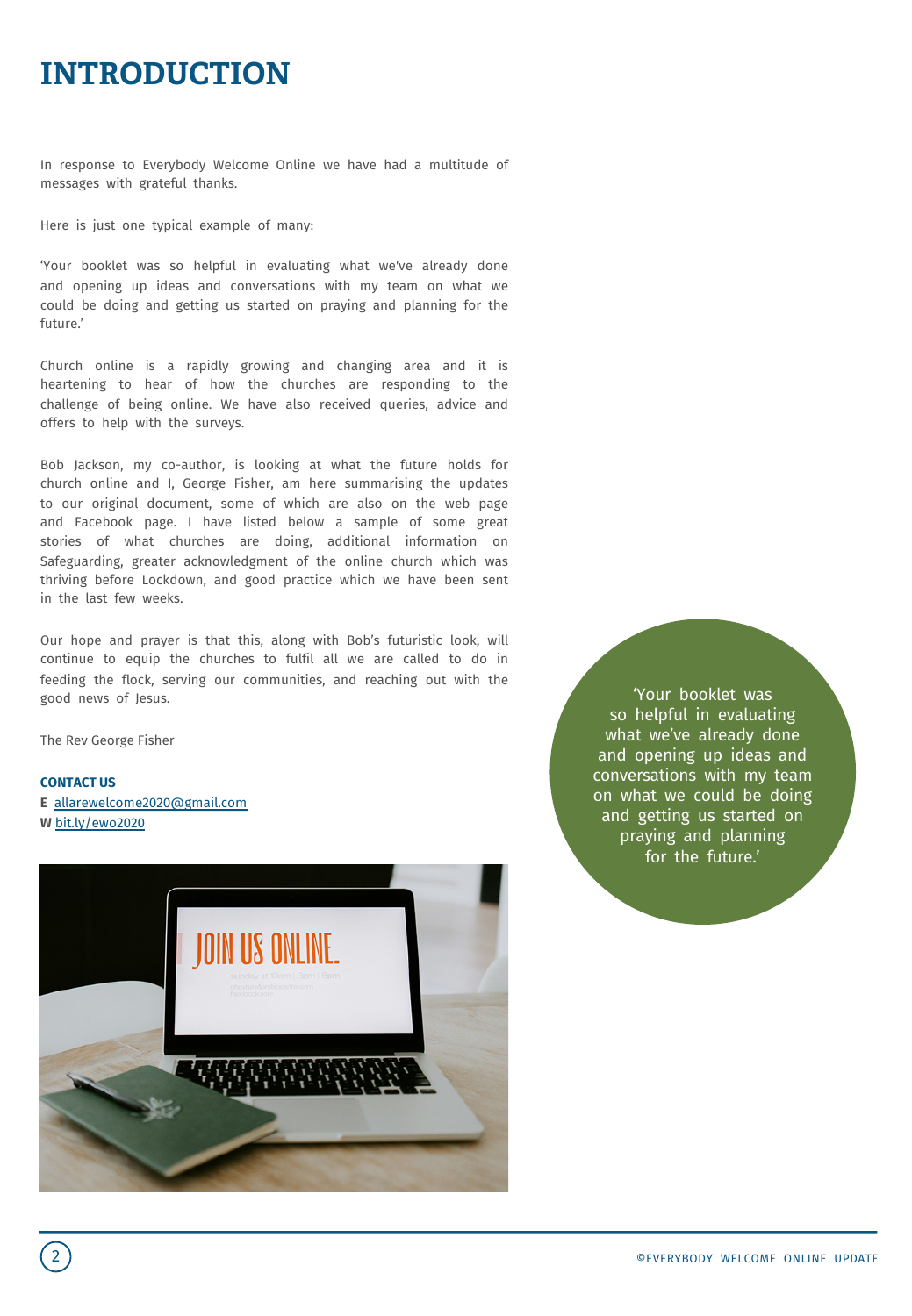This is a key area of concern for online church and we do not claim to be experts on this. In addition to any ongoing advice from your own denomination we refer you to two bodies which have been recommended to us for their ongoing advice:

### **ThirtyOne:Eight (formerly CCPAS)**

[www.thirtyoneeight.org/news-and-](http://www.thirtyoneeight.org/news-and-events/blogs/2020/coronavirus)

events/blogs/2020/coronavirus/

Seven top coronavirus safeguarding tips for churches.

### **Safer [Activities](https://www.safecic.co.uk/) for Everyone CIC (SAFECIC)**

### www.safecic.co.uk/

With concerns rising about the welfare of vulnerable children, young people and adults at risk during the lockdown, more and more organisations are switching their normal face to face services to online activities including social media and video meetings.

Safeguarding remains a top priority when creating and developing such ways of working and SAFE has developed free access, clear and simple guidance to help keep everyone safe:

- [Professionals](https://www.safecic.co.uk/professionals-and-organisations) www.safecic.co.uk/professionals-and-organisations
- At risk [groups](https://www.safecic.co.uk/at-risk-groups) www.safecic.co.uk/at-risk-groups
- [Parents](http://www.safecic.co.uk/parents-and-carers) and carers www.safecic.co.uk/parents-and-carers

The guidance is also available online as a word or pdf document so organisations can easily circulate the information to their personnel and those they work with as appropriate.

To further help in these challenging times SAFE is also offering:

• **'Buy one, get one free'** [discounts](http://www.safecic.co.uk/buy-one-get-one-free) for online training. www.safecic.co.uk/buy-one-get-one-free

Courses credits do not expire so this is a good time to top up training accounts to ensure all personnel remain up to date with their safeguarding certificates, ready for when regular services can resume.

• **Free safeguarding consultations** with one of our in-house experts, by phone or ClickMeeting, available for any safeguarding leads or managers to discuss their safeguarding arrangements, policies and safer working practices. To book your appointment email consultation@safecic.co.uk with your contact details and availability during office hours.

# **Safeguarding Church Stories**

Many will have seen the [innovativ](http://www.youtube.com/watch%3Fv=PUtll3mNj5U)e 'The UK Blessing': www.youtube.com/watch?v=PUtll3mNj5U



Here are samples of the exciting and innovative things local churches are doing across our country which can be found [at:](http://www.dur.ac.uk/digitaltheology/ewo/churchstories/)

www.dur.ac.uk/digitaltheology/ewo/churchstories/

- St Mark, Pennington, which Rev Rachel Noel, describes as a smallish normal (sort of) church. Read about the amazing and innovative things they have been doing in Lockdown.
- St Edmund, Yeading, where Fr. Peter McKenzie outlines what he has done, and hopes to do.
- St Nicholas, Taplow, with their Virtual Hallelujah Chorus from the Messiah.

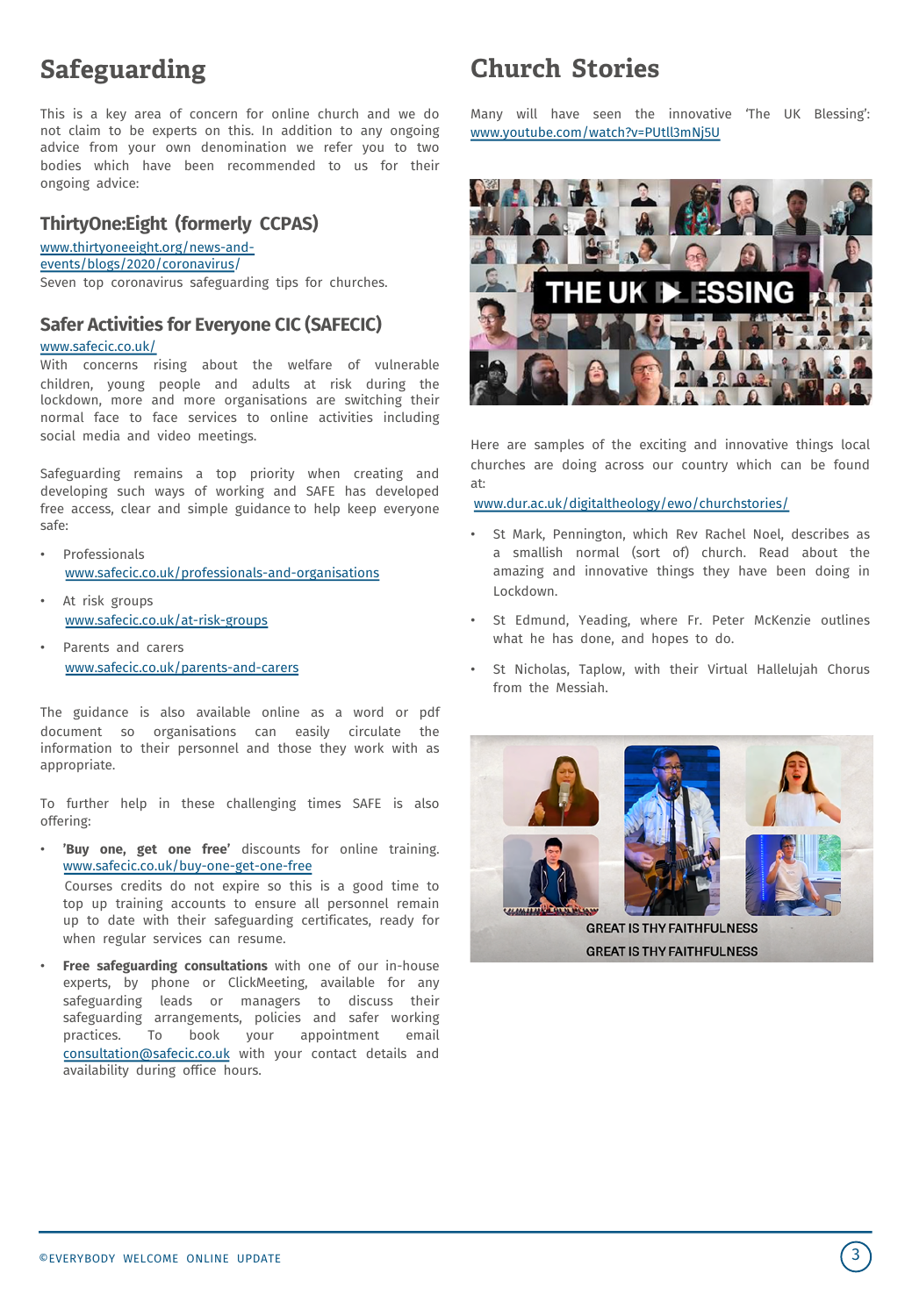## **Good Practice**

We have continued to receive advice and ideas about what works and what doesn't as well as various queries we have sought to respond to. Here are a few of the things we have heard about:

John Truscott's 'speaking to camera' tips. As we encourage more people to be involved and provide clips for online church we need to ensure that what we are doing is good quality:

[www.john-truscott.co.uk/Resources/Training-Notes](http://www.john-truscott.co.uk/Resources/Training-Notes-index/Speaking-to-camera-tips)index/Speaking-to-camera-tips

- Lexi, who is five years old, gives her top tips for creating 'self-tapes'. A different angle from John Truscott but the same [message:](https://youtu.be/om2a2jgjtIM) https://youtu.be/om2a2jgjtIM
- Community in a Crisis (CIAS) has been set up in response to COVID19. It is run by a group of friends that love the local church and is endorsed by International Fellowship of Evangelical Students Europe. They are passionate about relational sustainable church online during COVID19. You produce practical training videos and you can find their [Facebook](http://www.facebook.com/communityinacrisis/) page at: www.facebook.com/communityinacrisis/

Many churches are realising the need to update and upgrade their web pages in response to all that is happening and prepare for the future. Here are a couple of good [examples](http://www.allsaintswick.org.uk/DispersedChurch) of where this has been done really well:

- [www.allsaintswick.org](https://kerith.church/).uk/DispersedChurch
- https://kerith.church/

### **How to Conduct Great Online PCC Meetings**

With lockdown in some form looking like it may continue for a while, many of us are turning to online PCC meetings and discovering they are somewhat different to normal ones. These two free guides from CPAS build on their popular resource 'PCC Tonight', offering practical ideas on how to set up and run great online PCC [meetings:](https://www.cpas.org.uk/church-resources/resource-for-pccs/)

https://www.cpas.org.uk/church-resources/resource-for-pccs/

• **How to Lead a Zoom PCC Meeting**

### [https://www.cpas.org.uk/download/3609/how-to-lead-a](https://www.cpas.org.uk/download/3609/how-to-lead-a-zoom-pcc-meeting)zoom-pcc-meeting

This guide is for incumbents and PCC chairs and covers everything from how to use various tools within Zoom to the nuances of needing both a firmer hand and a more relaxed style.

• **Getting Ready for a Zoom PCC Meeting** [https://www.cpas.org.uk/download/3610/getting-ready-for](https://www.cpas.org.uk/download/3610/getting-ready-for-a-zoom-pcc-meetingg.uk/)a-zoom-pcc-meetingg.uk/

This is for PCC members to help them both prepare well for the meeting, and also to engage well during the meeting.

Churches are considering what to do when Lockdown is over and looking at live-streaming services. Bob's look at the future considers issues surrounding live-streaming. There are numerous articles and videos online to guide you in this and here are a few to consider:

- [https://restream.io/blog/how-to-begin-streaming-live](https://restream.io/blog/how-to-begin-streaming-live-church-services/)[church-services/](https://youtu.be/29-gslw_NHc)
- https://youtu.be/29-gslw\_NHc
- [www.boxcast.com/blog/the-best-live-video-streaming](http://www.boxcast.com/blog/the-best-live-video-streaming-equipment-for-your-ministry)equipment-for-your-ministry
- [www.switcherstudio.com/blog/how-to-livestream-your](http://www.switcherstudio.com/blog/how-to-livestream-your-church-service-for-free)church-service-for-free

The following items of good practice can be found on our web [page](http://www.dur.ac.uk/digitaltheology/ewo/goodpractice/) at:

www.dur.ac.uk/digitaltheology/ewo/goodpractice/

- Kerith Community Church, Bracknell, are brimming with ideas and it is worth a look at their web site as well as reading what they have been doing.
- How to handle YouTube's 'Made for Kids' designation. Some churches have been confused by this and here is an explanation of how to deal with it.
- What about those who are not online? Telephone options and a novel idea.

In addition to this, 'Sanctuary First' in Scotland has been operating as an online church for [several](http://www.sanctuaryfirst.org.uk/home) years and you can see what they do at: www.sanctuaryfirst.org.uk/home



4